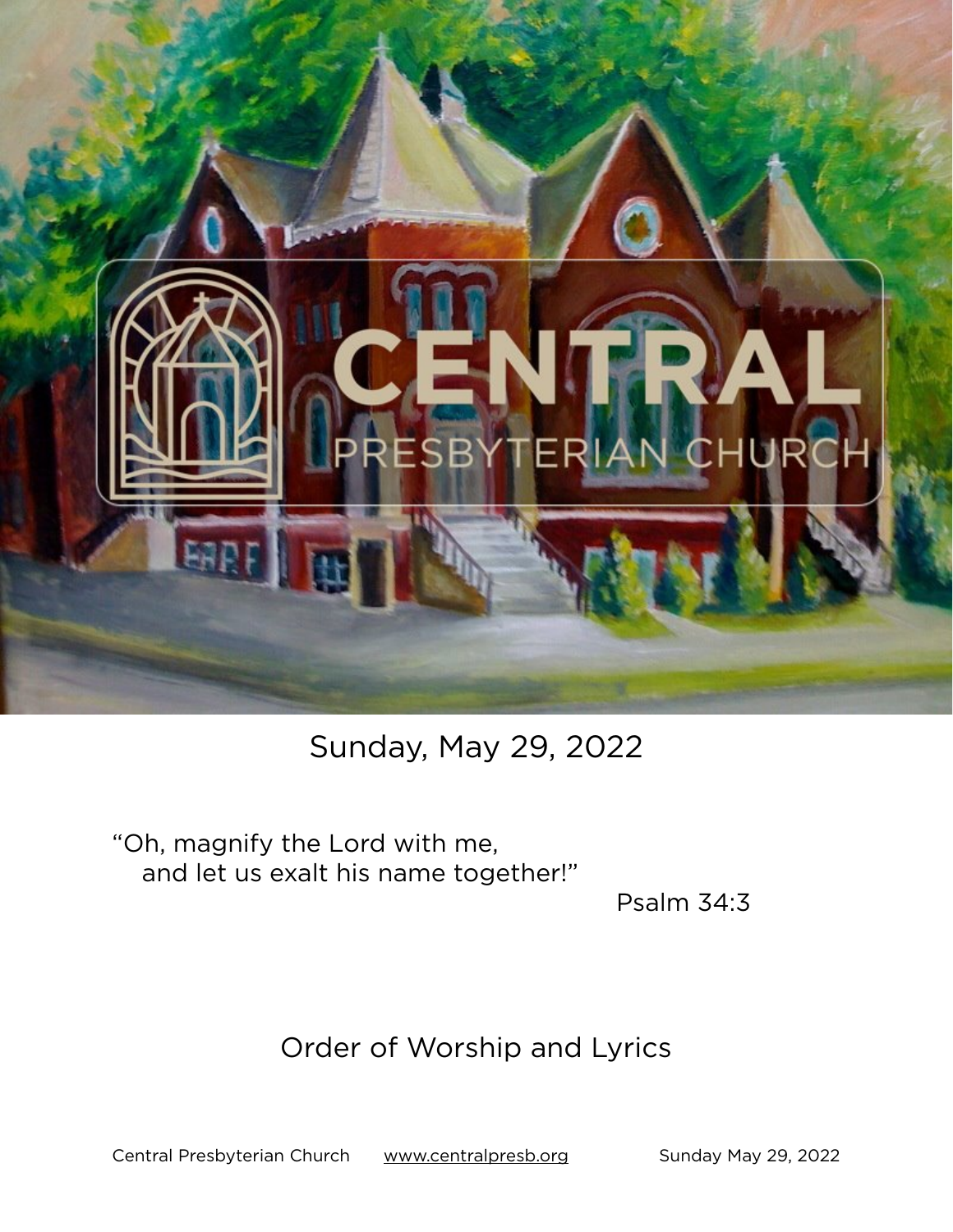# **Welcome/Call to Worship**

#### **Hymn:** The Solid Rock

My hope is built on nothing less Than Jesus' blood and righteousness I dare not trust the sweetest frame But wholly lean on Jesus' name.

Chorus: On Christ, the solid Rock, I stand; All other ground is sinking sand All other ground is sinking sand.

When darkness seems to hide His face I rest on His unchanging grace In ev'ry high and stormy gale My anchor holds within the veil

His oath, His covenant, His blood Support me in the whelming flood When all around my soul gives way He then is all my hope and stay

When He shall come with trumpet sound Oh, may I then in Him be found Dressed in His righteousness alone Faultless to stand before the throne

#### **Prayer of Thanksgiving**

**Praise Song:** His Mercy is More

What love could remember no wrongs we have done; Omniscient, all-knowing, He counts not their sum.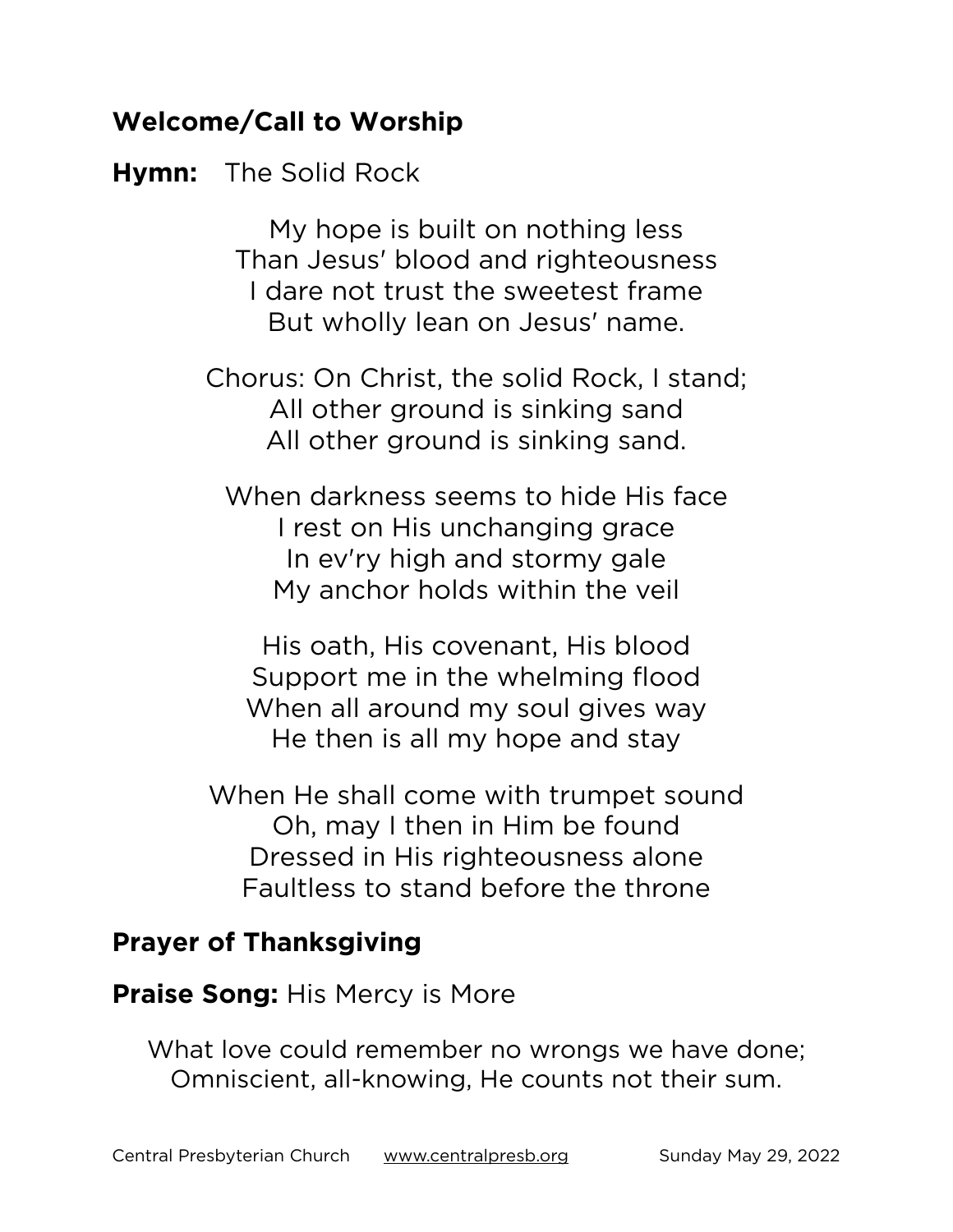Thrown into a sea without bottom or shore; Our sins, they are many, His mercy is more.

Chorus— Praise the Lord! His mercy is more. Stronger than darkness; new every morn; Our sins, they are many, His mercy is more.

What patience would wait as we constantly roam; What Father, so tender, is calling us home. He welcomes, the weakest, the vilest, the poor; Our sins, they are many, His mercy is more

What riches of kindness He lavished on us; His blood was the payment, His life was the cost. We stood 'neath a debt we could never afford: Our sins, they are many, His mercy is more.

# **Affirmation of Faith:** The Apostles' Creed

I believe in God the Father Almighty, maker of heaven and earth: And in Jesus Christ His only Son, our Lord; Who was conceived by the Holy Ghost, born of the Virgin Mary, suffered under Pontius Pilate, was crucified, dead, and buried; He descended into hell; the third day He rose again from the dead; He ascended into heaven, and sitteth on the right hand of God, the Father Almighty; from thence He shall come to judge the quick and the dead. I believe in the Holy Ghost, the holy catholic church, the communion of saints, the forgiveness of sins, the resurrection of the body, and the life everlasting. Amen.

### **Gloria Patri:**

Glory be to the Father, and to the Son and to the Holy Ghost. As it was in the beginning, is now and ever shall be, world without end. Amen, Amen.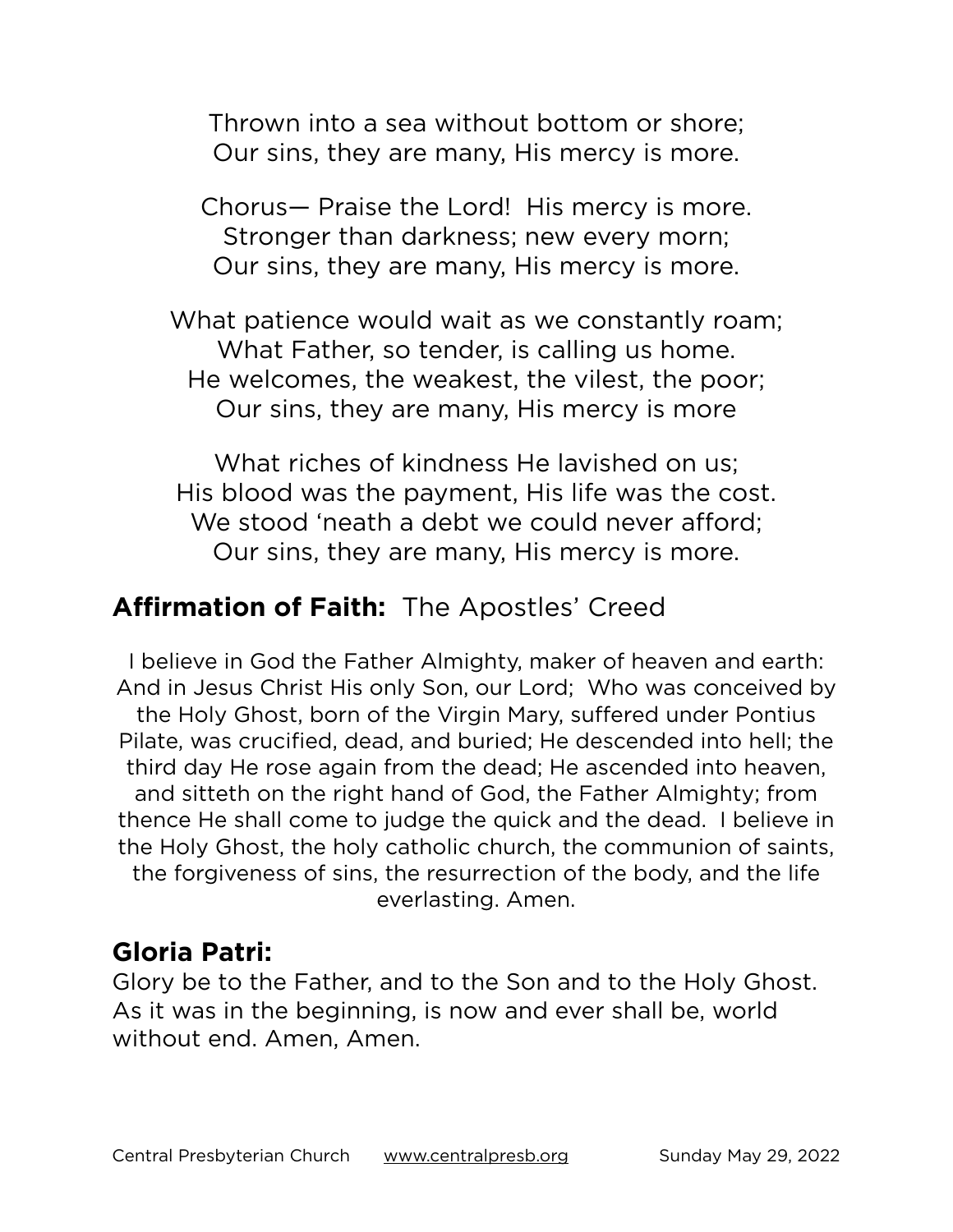#### **Unison Reading:** Ephesians 2:4-10

But God, being rich in mercy, because of the great love with which he loved us, even when we were dead in our trespasses, made us alive together with Christ—by grace you have been saved—and raised us up with him and seated us with him in the heavenly places in Christ Jesus, so that in the coming ages he might show the immeasurable riches of his grace in kindness toward us in Christ Jesus. For by grace you have been saved through faith. And this is not your own doing; it is the gift of God, not a result of works, so that no one may boast. For we are his workmanship, created in Christ Jesus for good works, which God prepared beforehand, that we should walk in them

#### **Pastoral Prayer and Lord's Prayer:**

Our Father, who art in heaven, hallowed be thy name. Thy kingdom come, thy will be done, on earth as it is in heaven. Give us this day our daily bread, Forgive us our debts, as we forgive our debtors. Lead us not into temptation, but deliver us from evil. For thine is the kingdom, the power, and the glory forever. Amen.

**Offertory:** Robert Lubin

**Offertory Response:** Doxology

**Sermon:** "Be Who You Are" Dan Kish

**Scripture:** Galatians 5:24-26

# **Communion Hymn: Jesus Paid it All**

I hear the Savior say, "Thy strength indeed is small, Child of weakness, watch and pray Find in Me thine all in all."

Central Presbyterian Church [www.centralpresb.org](http://www.centralpresb.org) Sunday May 29, 2022